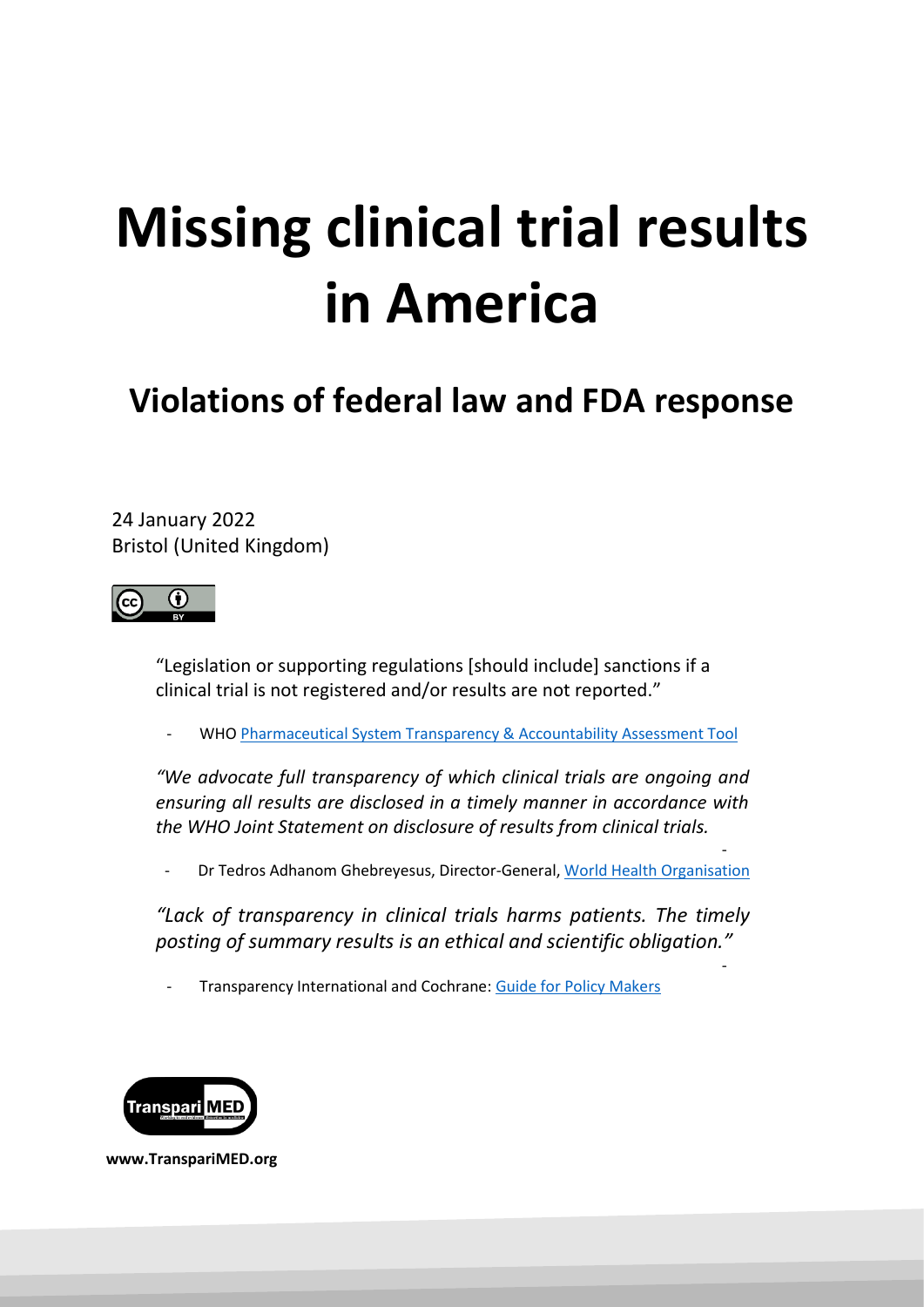## **BACKGROUND**

Failure to report clinical trial results is not a victimless crime. It has substantial negative consequences [for patients, taxpayers](https://docs.wixstatic.com/ugd/01f35d_def0082121a648529220e1d56df4b50a.pdf) and public health. Pharmaceutical companies, medical device companies, universities and hospitals are obliged to make public the results of some – but [by far not all](https://www.transparimed.org/single-post/fda-fdaaa) – clinical trials under U.S. law. The 2007 Food and Drug Administration Amendments Act [\(FDAAA\)](https://clinicaltrials.gov/ct2/manage-recs/fdaaa) requires the results of such trials to be made public on the ClinicalTrials.gov registry within 12 months of trial completion.

After more than a decade of inaction, the FDA recently started enforcing FDAAA, threatening [companies](https://www.transparimed.org/single-post/fdaaa-accuitis) and [academic researchers](https://www.transparimed.org/single-post/fdaaa-university-hospitals) that are breaking the law with fines. Between July 2020 and the end of April 2021, the FDA sent a total of 54 "Pre-Notices of Noncompliance" that flagged missing trial results and instructed sponsors to upload them as required by law, [triggering compliance in over 90%](https://jamanetwork.com/journals/jama/fullarticle/2786399)  [of cases.](https://jamanetwork.com/journals/jama/fullarticle/2786399) O[n three occasions](https://www.fda.gov/science-research/fdas-role-clinicaltrialsgov-information/clinicaltrialsgov-notices-noncompliance-and-civil-money-penalty-actions) so far, FDA has escalated its warning to the stage of sending out a "Notice of Noncompliance," giving the responsible party a deadline of 30 days to make the results public. In each case, the recipients of the letter rapidly made public the missing trial result, and the sponsoring organisation started uploading other missing results – not just the single result flagged by FDA. However, to date the FDA has not made any use of its legal powers to impose fines.

While many leading sponsors have made substantial efforts to achieve compliance in recent years, over [3,000 clinical trial results](https://fdaaa.trialstracker.net/rankings/) that have become due since February 2018 are still missing, in violation of the law. Experience strongly suggests that more robust enforcement action by the FDA, as opposed to the agency's current piecemeal approach, would ensure that most of those missing results are rapidly made public. This would significantly benefit patients, save substantial amounts of public [money, and improve public health.](https://www.transparimed.org/single-post/2019/04/24/why-is-uploading-clinical-results-onto-trial-registries-so-important)

## **WORST FDAAA VIOLATORS IN ABSOLUTE TERMS**

**The thirteen worst offenders between them account for 159 missing results, or 5.2% of all 3,039 clinical trials that have become due since February 2018 and that are missing results in violation of the law.** 

The *University of Virginia* is responsible for the largest number of clinical trials missing results (28 results missing), followed by *Massachusetts General Hospital* (17) and the company *Cutera* (16).

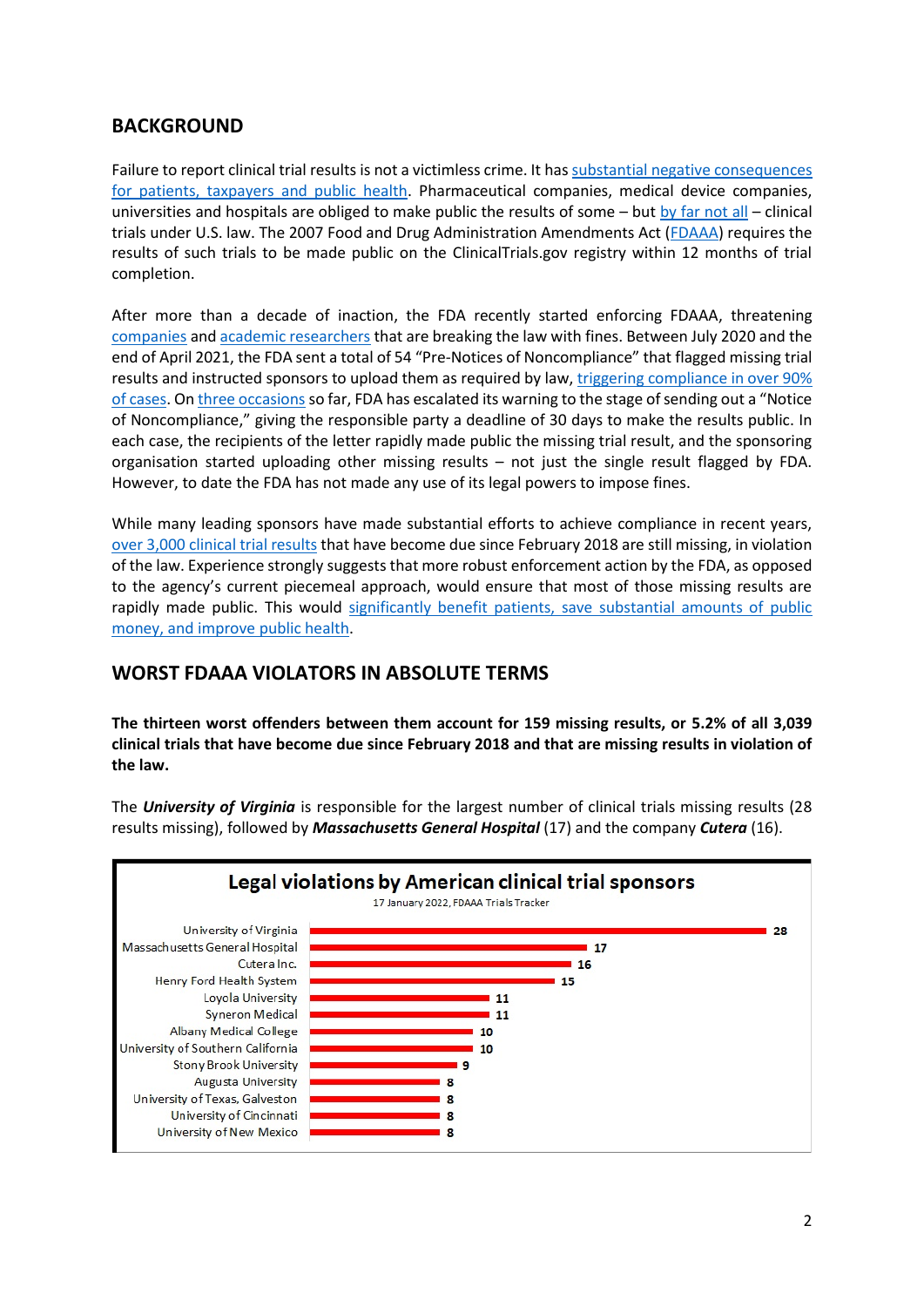# **RELATIVE REPORTING PERFORMANCE OF SPONSORS**

In relative terms, the worst sponsor in the cohort is the company *Cutera*, which has a rock bottom reporting rate of 0%, leaving [all of its 16 due trial results unreported.](https://fdaaa.trialstracker.net/sponsor/cutera-inc/) *Albany Medical College* (17%) and the company *Syneron Medical<sup>1</sup>* (27%) have also uploaded results for only a small percentage of their due clinical trials.



# **RECENT IMPROVEMENTS IN TRIAL REPORTING**

TranspariMED contacted major violators of FDAAA in early November 2021 to inform them that they were breaking the law and encourage them to upload missing results.<sup>2</sup> Ten weeks later, some sponsors have significantly improved their performance, while others have not.

**Several sponsors have made no visible progress.** This includes the worst offender in absolute terms, the *University of Virginia*, and both commercial companies contacted by TranspariMED in November 2021, *Cutera* and *Syneron Medical*.

*Cutera* stands out as an exceptionally weak performer, with all of its 16 due trials missing results. TranspariMED has reached out to Cutera repeatedly [during](https://www.transparimed.org/single-post/2020/09/28/novartis-cutera-clinical-trials-fdaaa) 2020-2021 to inform it that it was breaking the law, but the company has so far not addressed the issue. According to the FDAAA Trials Tracker, the FDA could by now have collected [over \\$155 million in fines](https://fdaaa.trialstracker.net/sponsor/cutera-inc/) from Cutera for its legal violations.

The sponsor in the cohort with the largest overall trial portfolio, *Massachusetts General Hospital*, has also not made visible progress. The hospital is one of America's top five trial sponsors by size, with a total of [118 due FDAAA trials](https://fdaaa.trialstracker.net/sponsor/massachusetts-general-hospital/) in its portfolio, of which 17 are currently missing results. Its reporting rate of 86% is significantly below that of other American sponsors of comparable size, all of which have reporting rates of between 97% and 100%.

<sup>1</sup> Syneron Medical is now part o[f Candela Medical.](https://candelamedical.com/na)

<sup>&</sup>lt;sup>2</sup> TranspariMED was unable to contact Albany Medical College by email because the college's [website](http://www.amc.edu/academic/) was blocked by the UK-based Internet Services Provider (ISP) used by TranspariMED. Albany Medical College did not respond to Tweets asking the College's media team to contact TranspariMED by email.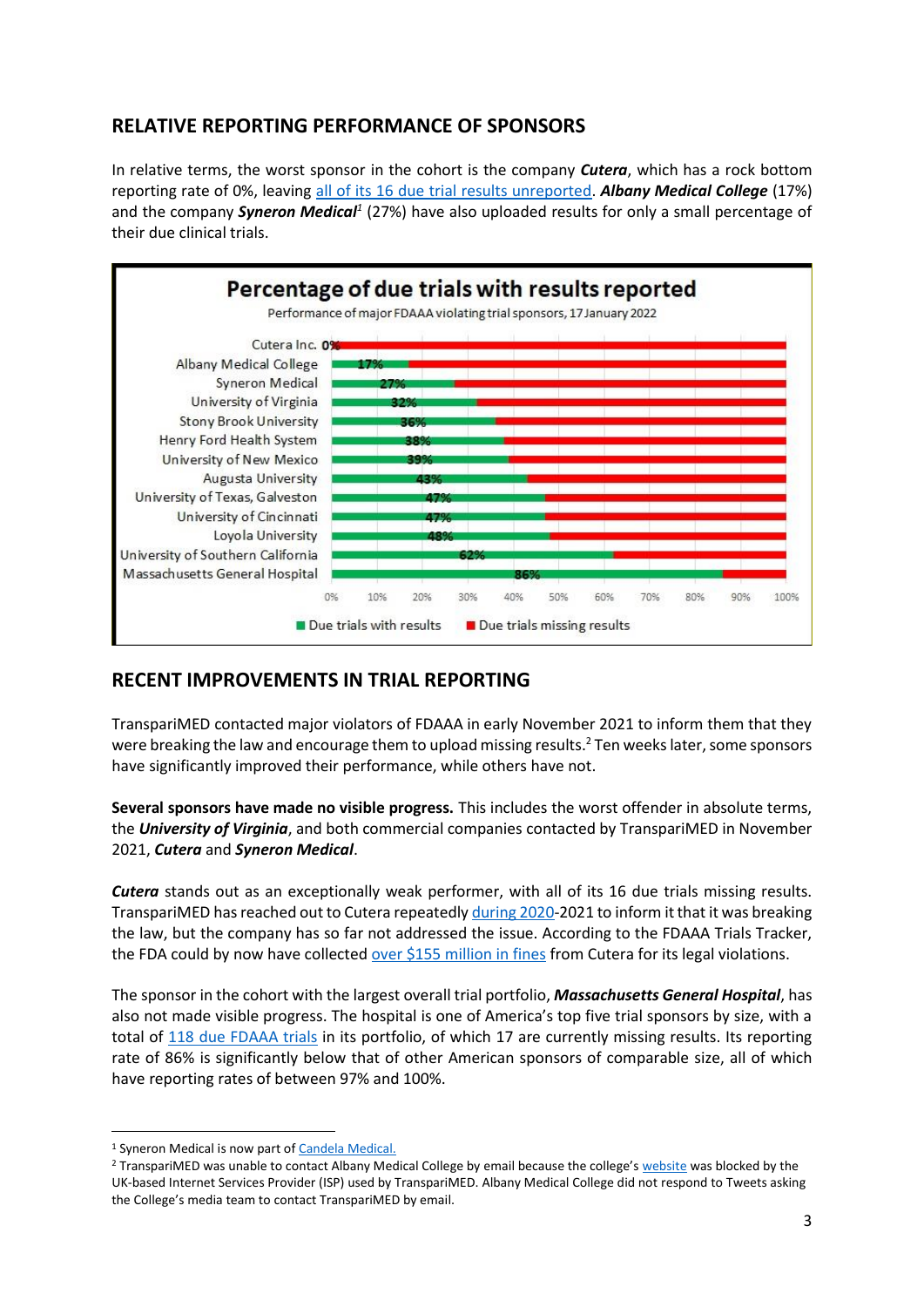In November 2021, Massachusetts General Hospital explained that:

*"The MGH is committed to the timely reporting of clinical trial results and has a robust process in place to notify investigators when results are overdue. This includes the use of an automated program that reminds investigators of upcoming reporting deadlines and alerts them of issues on their records. Additionally, we audit the status of studies listed as late in order to identify challenges and support investigators in ensuring results are reported."*

*"Organizational trial data on ClinicalTrials.gov changes frequently, and presently there are 2,148 records listed on the MGH account, with 13 flagged as late. Of those, some are in process or are under review. Delays in reporting can be caused by many factors, including the peer review process, administrative requirements and employment or affiliation changes."*

**Nine sponsors have significantly improved their performance** since November 2021, reducing their collective compliance gap by 55 trial results. The *University of South Florida* reduced by 10 the number of its outstanding FDAAA trial results, the *University of Florida* now has 9 fewer results missing (and has achieved a 100% reporting rate), and the *University of Washington* 8 fewer missing results.



## **FDA ENFORCEMENT ACTION**

Records obtained through Freedom of Information requests by researchers connected to the advocacy group *Universities Allied for Essential Medicines* show that between July 2020 and April 2021, the FDA had sent out only 47 Pre-Notices of Noncompliance related to missing trial results, an average of less than two such communications per week.

In it[s November 2021 report,](https://www.transparimed.org/single-post/fdaaa-enforcement-1) TranspariMED found that only one of the 51 US-based sponsors with the largest numbers of missing results at the time, *University Hospitals Cleveland Medical Center*, had received an FDA "Notice of Noncompliance." Only three of the 51 largest violators (UH Cleveland, University of Arizona and University of Florida) had received a "Pre-Notice of Noncompliance," the early-stage FDA warning.

The *FDA* has previously explained that it follows a "risk-based approach" to selecting violators for enforcement action. However, the FDA so far appears not to have contacted most of the sponsors responsible for the largest numbers of missing trial results. For example, Cutera's 16 missing results have not attracted a single FDA Notice of Noncompliance to date. Available evidence strongly suggests that more robust and better targeted FDA enforcement could significantly boost [clinical trial reporting,](https://jamanetwork.com/journals/jama/fullarticle/2786399) benefiting both patients and taxpayers.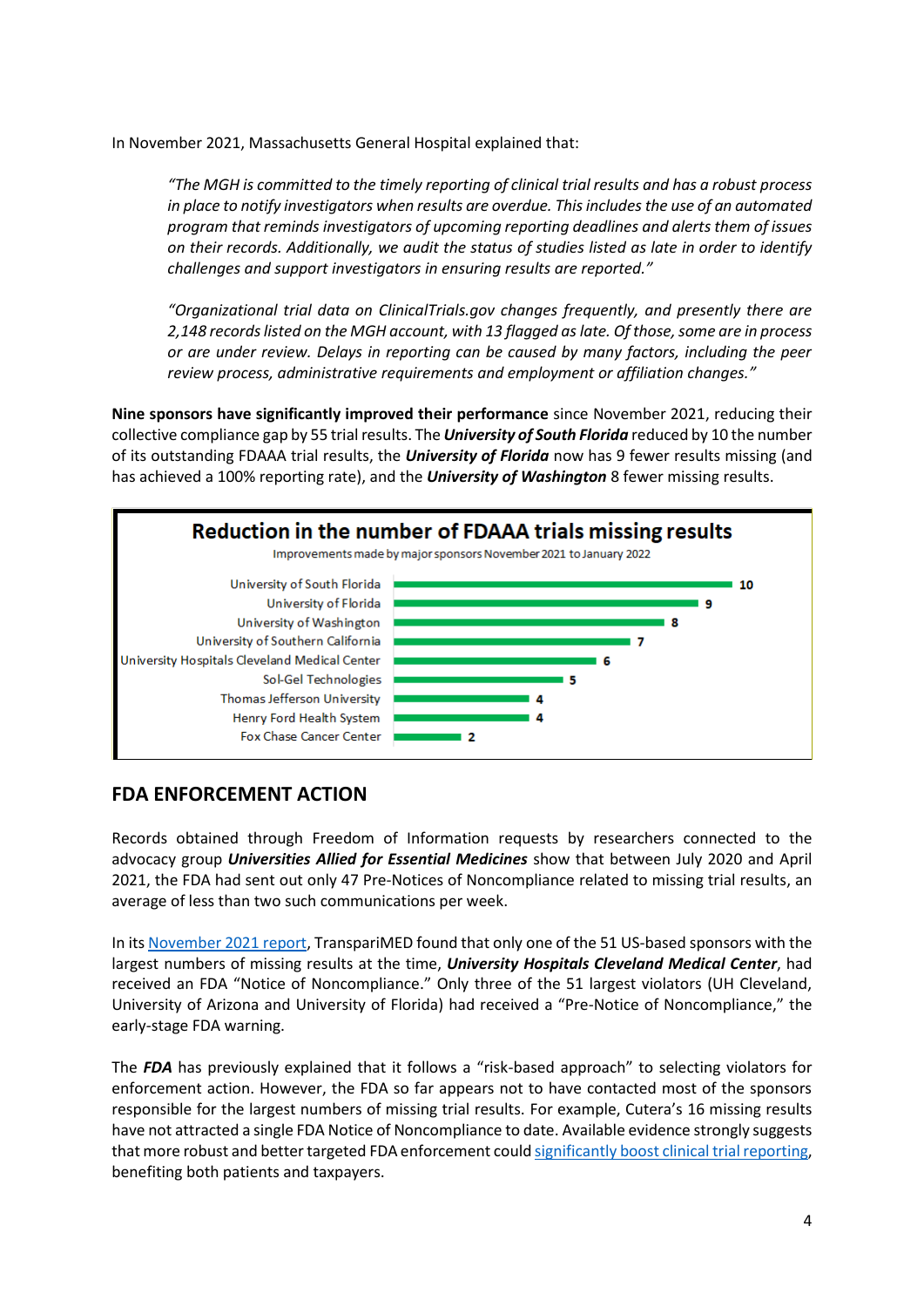Recent improvements in the trial reporting performance of *University Hospitals Cleveland Medical Center* illustrate the potential wider impact of stepping up FDA enforcement actions. In August 2021, an academic investigator who had run a UH Cleveland-sponsored trial that remained unreported on the American trial registry [received a Notice of Noncompliance](https://www.fda.gov/media/151965/download) from the FDA.

Even though the FDA notice had been addressed and sent to the individual investigator rather than to UH Cleveland, and that researcher at that point no longer worked at the institution, UH Cleveland subsequently improved its trial reporting performance across its entire portfolio. In August 2021, the hospital had a reporting rate of only 21%. By November 2021, its performance had improved to 54%. Today, UH Cleveland has [a reporting rate of 85%,](https://fdaaa.trialstracker.net/sponsor/university-hospitals-cleveland-medical-center/) with only two of its due trials still missing results.

#### **RECOMMENDATIONS**

- **The FDA should significantly step up its enforcement efforts.** Since February 2018 alone, 3,039 [clinical trial results](https://fdaaa.trialstracker.net/) have remained unreported, in violation of federal law. The human and financial cost of such unreported trial results for U.S. patients and taxpayers is [well](https://docs.wixstatic.com/ugd/01f35d_def0082121a648529220e1d56df4b50a.pdf)  [documented.](https://docs.wixstatic.com/ugd/01f35d_def0082121a648529220e1d56df4b50a.pdf) Nonetheless, the FDA appears to be sending out less than an average two Pre-Notices of Noncompliance per week. The FDA should aim to send a Pre-Notice of Noncompliance to the responsible party for each of the 3,039 missing results as soon as possible. The cost of doing this would be marginal and could be recouped through fines; the FDA could by now have collected fines exceeding \$155 million from the company Cutera alone.
- **Clinical trial sponsors should upload the results of all their due FDAAA trials** onto ClinicalTrials.gov as rapidly as possible. Such efforts should extend to all FDAAA trials, not only those flagged by th[e FDAAA Trials Tracker\(](https://fdaaa.trialstracker.net/)whose cut-off date of February 2018 fails to include older trials also subject to FDAAA). Going forward, sponsors should upload the results of *all future interventional trials* onto ClinicalTrials.gov within 12 months of trial completion irrespective of whether they are subject to FDAAA or not, [as recommended by the World](https://www.who.int/news/item/18-05-2017-joint-statement-on-registration)  [Health Organisation.](https://www.who.int/news/item/18-05-2017-joint-statement-on-registration) Useful guidance can be foun[d here](https://www.transparimed.org/resources) an[d here.](https://ctrrtaskforce.org/)